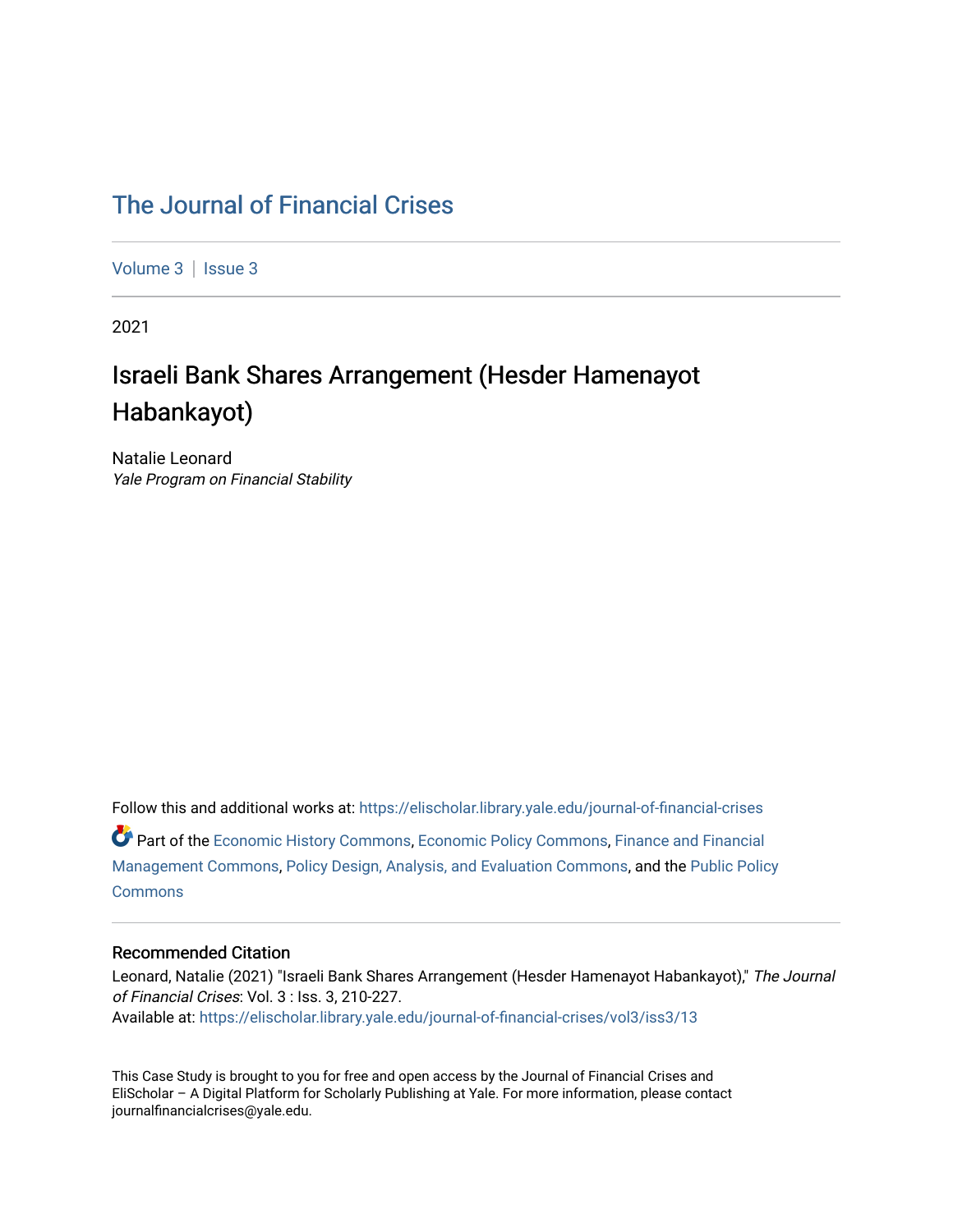# Israeli Bank Shares Arrangement (Hesder Hamenayot Habankayot)<sup>1</sup>

## *Natalie Leonard*<sup>2</sup>

Yale Program on Financial Stability Case Study November 12, 2021

#### **Abstract**

From 1980 to 1983, Israeli consumer prices more than doubled every year and the shekel lost more than 50% of its value annually. This high inflation and currency devaluation posed an extraordinary challenge for Israel's biggest banks. They needed to grow their capital bases to keep up with the rising market value of their assets, but investors needed protection against the continually declining value of the local currency. Banks' solution was to regularly issue new, nonvoting shares in extraordinary amounts while ensuring investors a high return by regularly buying their own shares to manipulate prices. The government tacitly supported the policy, which helped it finance its deficits, and the central bank for years considered bank shares to be liquid assets because of the banks' "regulating" activity. In 1983, this system-wide manipulation finally proved unsustainable when investors turned to foreign currency deposits and sold their bank shares in amounts larger than the banks could continue to buy. On October 6, 1983, after several weeks of heavy selling by Israeli bank shareholders, the Tel Aviv Stock Exchange (TASE) closed for 18 days. During the closure, the government and the controlling stakeholders of seven of the eight largest banking companies in Israel, representing 90% of the banking system, worked out a scheme to delist shares from the TASE, commit the government to bail out shareholders in the future, and end share price manipulation, while keeping banks' management broadly the same as precrisis. Through 1991, the government purchased shares at precrisis prices, costing \$9.2 billion, or 22% of 1983 GDP.

**Keywords:** Bank Shares Arrangement, broad-based capital injections, broad-based, capital injections, share manipulation, nationalization, Tel Aviv Stock Exchange

<sup>1</sup> This case study is part of the Yale Program on Financial Stability (YPFS) selection of New Bagehot Project modules considering broad-based capital injection programs. Cases are available from the *Journal of Financial Crises* at https://elischolar.library.yale.edu/journal-of-financial-crises/.

<sup>2</sup> Research Associate, YPFS, Yale School of Management.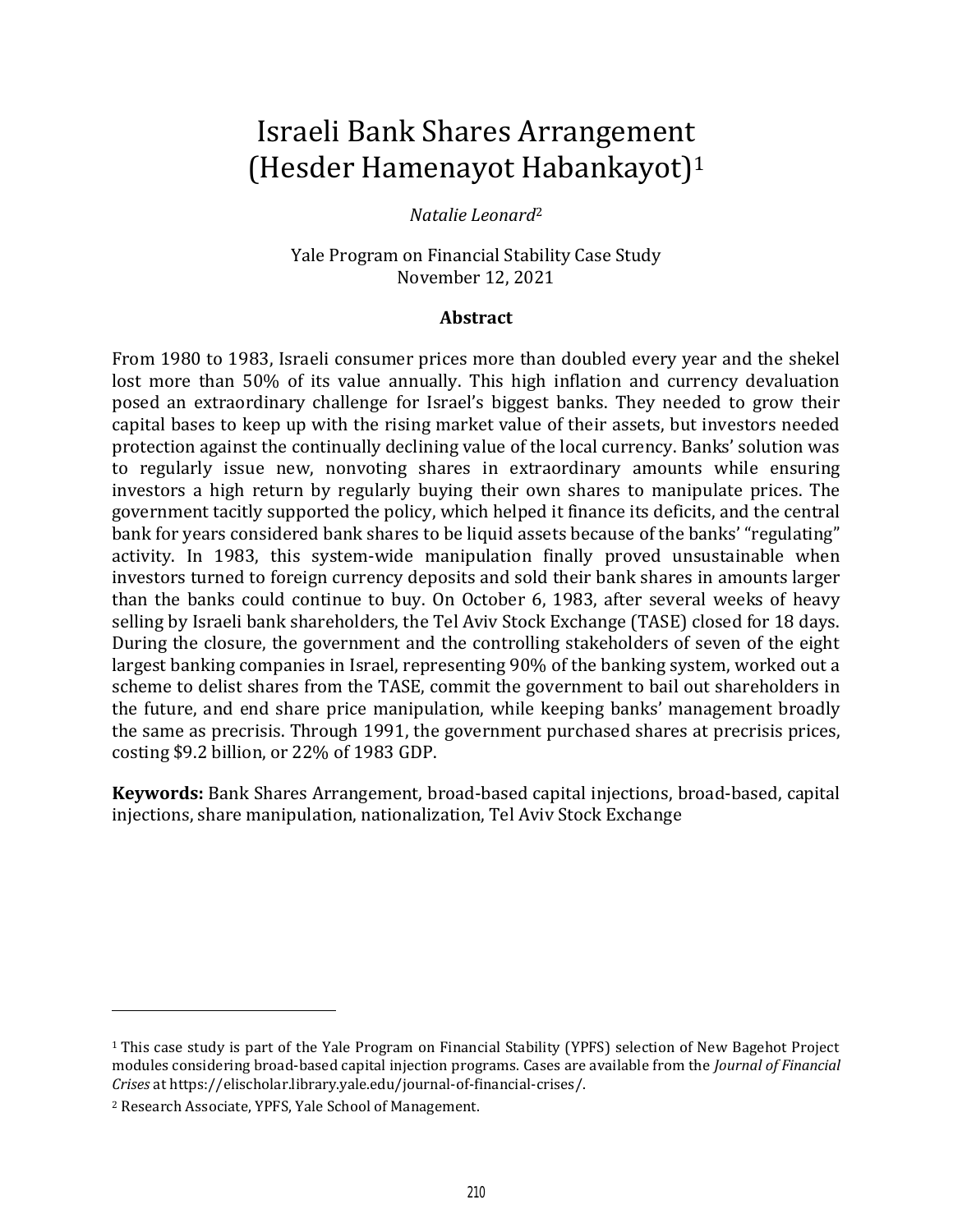# **Israeli Bank Shares Arrangement (Hesder Hamenayot Habankayot)**

# **At a Glance**

In October 1983, Israel's banking stock market bubble popped (Blass and Grossman 1996). On October 6, 1983, the Tel Aviv Stock Exchange (TASE) shut down for 18 days after heavy selling by shareholders of seven banking stocks, which together made up 60% of the TASE's total market capitalization (Blass and Grossman 2001). For years, the banks had steadily purchased their own shares to keep prices rising, with the implicit support of the government (Blass and Grossman 1996; State Comptroller of Israel 1993). Four of the top five banks—Bank Ha'Poalim, Bank Leumi, Mizrahi Tefahot Bank, and Israel Discount Bank—engaged in this share price manipulation, which they called "regulation." These banks together accounted for approximately 90% of the Israeli banking system (Prager 1996). The stock price manipulation extended to shares issued by two banks affiliated with the four and by one of their holding companies.

## **Summary of Key Terms**

Purpose: To compensate shareholders of sharemanipulating banks while keeping bank management independent from government intervention

| <b>Announcement Date</b>        | October 6, 1983                                                                           |  |  |  |  |
|---------------------------------|-------------------------------------------------------------------------------------------|--|--|--|--|
| Operational Date                | October 24, 1983                                                                          |  |  |  |  |
| <b>Sunset Date</b>              | Not specified                                                                             |  |  |  |  |
| Voluntary<br>VS.<br>Involuntary | Mandatory                                                                                 |  |  |  |  |
| Program Size                    | \$6.9 billion                                                                             |  |  |  |  |
| Capital Characteristics         | Noncontrolling shares,<br>both<br>voting and nonvoting, acquired<br>from shareholders     |  |  |  |  |
| Outcomes                        | Ownership largely unchanged;<br>share prices of banks levied;<br>shareholders compensated |  |  |  |  |
| Key Features                    | Bank nationalization without<br>direct government influence<br>over management            |  |  |  |  |

Banks were driven to manipulate share prices for chiefly two reasons, according to a commission investigating the crisis in 1986 (Blass and Grossman 1996). First, inflating market prices of shares benefited existing shareholders. Second, the high inflation of the early 1980s forced banks to raise equity to maintain capital ratios: equity values were based on historical values while assets were stated in current values (Blass and Grossman 1996) (see Figure 1). The government facilitated the manipulation by exempting banks from insider-trading legislation, excusing banks from transaction fees, and freeing banks from monetary restrictions on currency conversions (Blass and Grossman 1996). "The regulated share became a unique financial good, a share that rose constantly regardless of the state of the market" (De Vries and Vardi 2001).

The central bank viewed bank shares as liquid assets and tacitly supported the manipulation.

Because of the highly elastic supply of tradable bonds, Patam, and bank shares due to the policy of stabilizing the real secondary market prices of bonds, the exchange rate, and the prices of bank shares (which are regulated by the banks) there is a high degree of substitutability between these assets and money holdings. In view of this, the Bank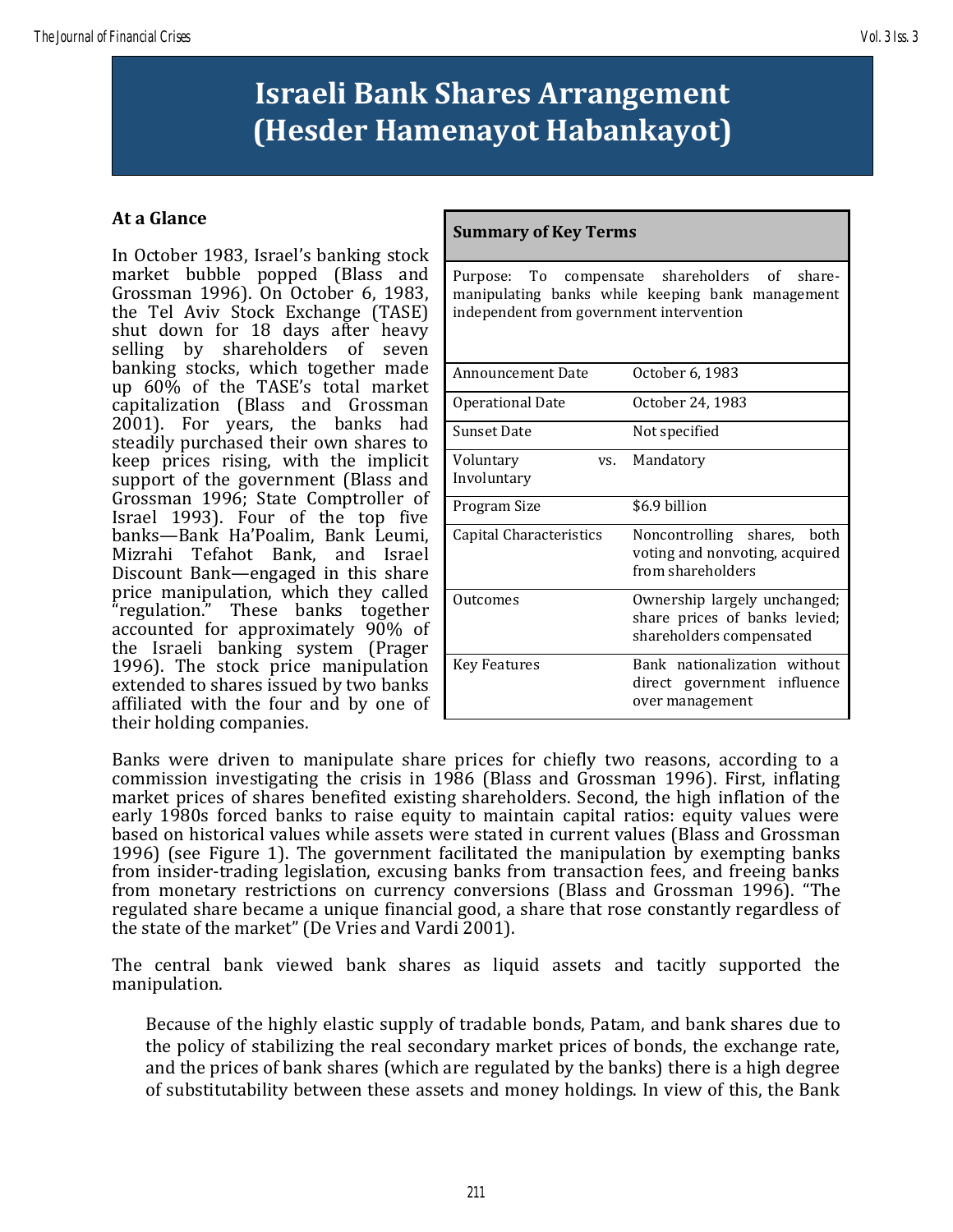of Israel has in recent years used the change in total liquid assets plus bank shares as one of its principal indicators for analyzing monetary developments (BOI 1983).

At the end of 1982, bank shares constituted nearly half of the liquid assets held by the public (BOI 1983).



### **Figure 1: Annual Rates of Inflation, Percent, 1960–1990**

*Source: Sargent and Zeira 2011.*

Manipulation involved a number of practices, all enabled by the high concentration within the banking sector (Blass and Grossman 1996). First, banks maintained a store (an inventory) of their own stock intended to smooth fluctuations in stock prices (Blass and Grossman 1996). Second, the banks acted as stock brokers and recommended their own stock to clients (Blass and Grossman 1996). Third, banks tied lines of credit to bank share ownership at a time when credit was tight (Blass and Grossman 1996). Fourth, banks controlled mutual funds and directed them to buy bank stock when demand was slack (Blass and Grossman 1996). Fifth, the banks used subsidiary companies to purchase shares, circumventing reserve requirements (Blass and Grossman 1996). Two banks—Bank Leumi and Discount Bank—even had a "parking" arrangement to prop up each other's stock values (Blass and Grossman 1996).

Throughout the late 1970s and into the 1980s the real rate of return on bank shares remained high: 40.6% in 1980, 32.5% in 1981, and 28.3% in 1982 (Sargent and Zeira 2011). In January 1983, nonfinancial stocks crashed on the Tel Aviv Stock Exchange. The banks were able to continue to artificially inflate their stock prices for months after the crash, but local investors soon became concerned about inflation and currency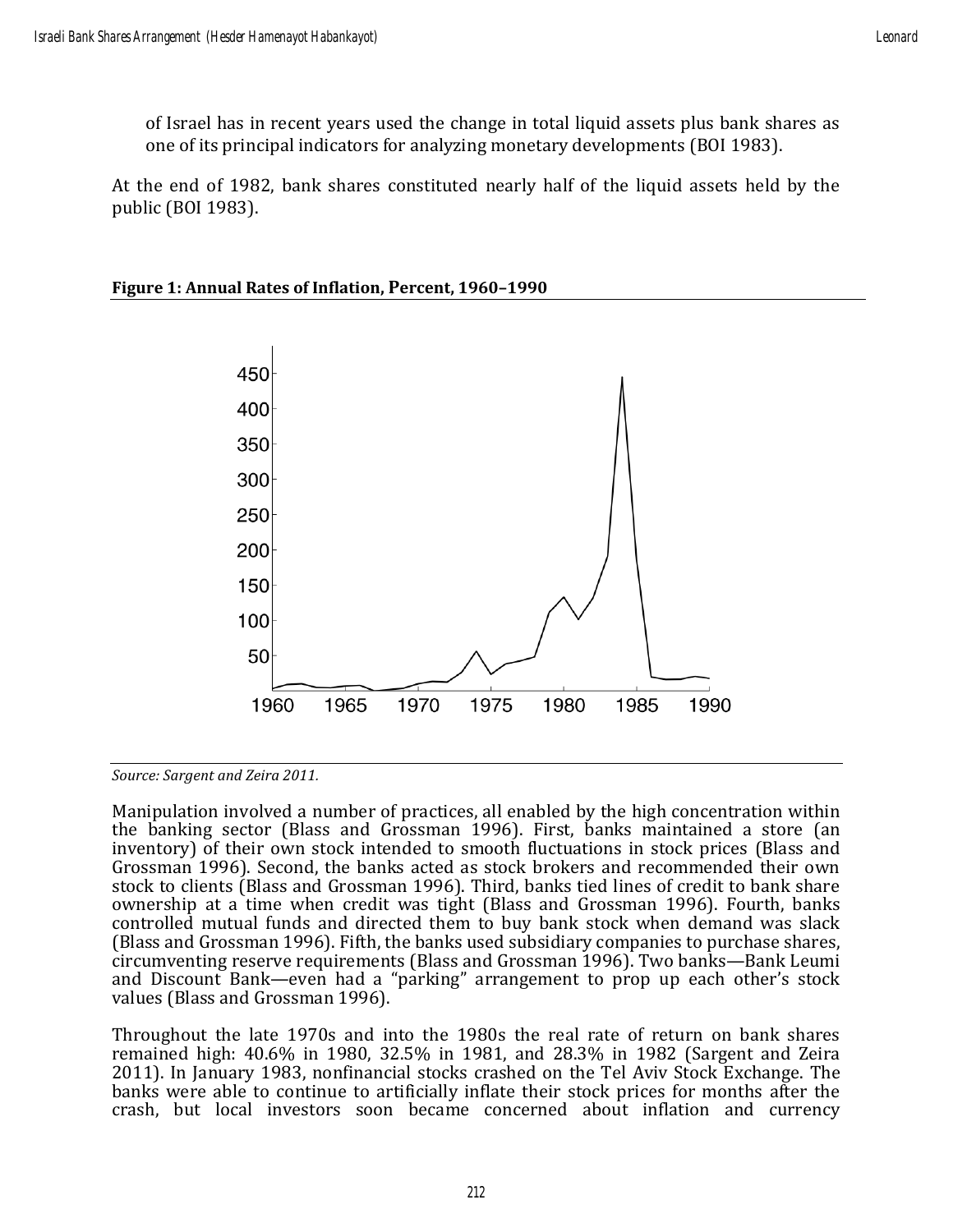depreciation. They increasingly sold their bank shares and put their funds in foreign currency accounts, forcing banks to buy even more of their own shares (Sargent and Zeira 2011). The value of bank shares held by the banks rose from \$200 million in 1982 to \$600 million by the beginning of October 1983; by October 6, bank-owned shares were worth \$920 million, or 12% of the total outstanding bank shares (Sargent and Zeira 2011).

Four banks and the holding company of one of the banks were found in violation of several Israeli securities and company ordinance statutes in a 1990 case: *State of Israel vs. Bank Leumi LeIsrael, Ltd. et al.* (Blass and Grossman 1996). The defendants in the case were Bank Leumi, Bank Ha'Poalim, Discount Bank, Mizrahi Tefahot Bank, IDB Holdings, and a dozen executives (Fisher 1994).

First, the judge ruled that the banks had violated Clause 139a of Israel's Company Ordinance, Section 54 (a) (1) of the Securities Law, and Section 415 of the Penal Code, which require that: "a company will not directly or indirectly give any person financial assistance ... for the purpose of purchasing its shares, or in connection with such a purchase that has been made or is about to be made" (De Vries and Vardi 2001). Bankemployed brokers frequently recommended the shares of their banks as dependable investments to customers; banks even extended credit to customers who purchased banks shares and denied or called in credit to those who didn't or sold shares (Blass and Grossman 1998).

Second, the banks and bank executives "impaired the banks' ability to meet their commitments . . . by fraudulently guaranteeing to shareholders that share prices would not fall even though they knew or should have known that the guarantees might not be fulfilled," violating Section 14 b (a) of the Banking Order (Blass and Grossman 1996). Third, the banks "committed accounting violations," breaching Section 423 of the Penal Code (Blass and Grossman 1996).

The indictment did not include violations of insider-trading laws. Banks successfully distanced themselves from insider-trading legislation through straw companies set up in tax-exempt countries, assuming that if demand for bank shares was dispersed among many companies, regulatory authorities could be avoided (Blass and Grossman 1996; De Vries and Vardi 2001). These straw companies exploited the stock market trading method in which share purchase orders were published before trading opened (De Vries and Vardi 2001). This violated Clause 54a(2) of Israel's Securities Law, which states "that anyone who fraudulently influences fluctuations in rates of securities contravenes the law" (De Vries and Vardi 2001). However, as the banks used straw companies to manipulate share price, they were insulated from insider-trading legislation (Blass and Grossman 1996).

The judge's verdict said that bank straw companies also breached Clause 20 of Israel's Securities Law through issuing fraudulent prospectuses that failed to include details on how banks financed the purchase of shares and the number of shares in the manipulating straw companies (De Vries and Vardi 2001). But this charge was not part of the indictment (Blass and Grossman 1996).

On October 6, 1983, the stock market closed for 18 days, during which time the Bank Shares Arrangement was negotiated among four banks, two subsidiaries, one bank holding company, and the government (Sargent and Zeira 2011). Under the arrangement, an independent government company called M.I. Holdings agreed to lend funds to subsidiary "trust companies" affiliated with each bank (Prager 1996). Over the ensuing years, the trust companies purchased an estimated \$6.9 billion in nonvoting bank shares from the public, posting the shares as collateral for the government loans; the trust companies held those shares until 1993 (Prager 1996). By 1993, the shares were worth much less than the total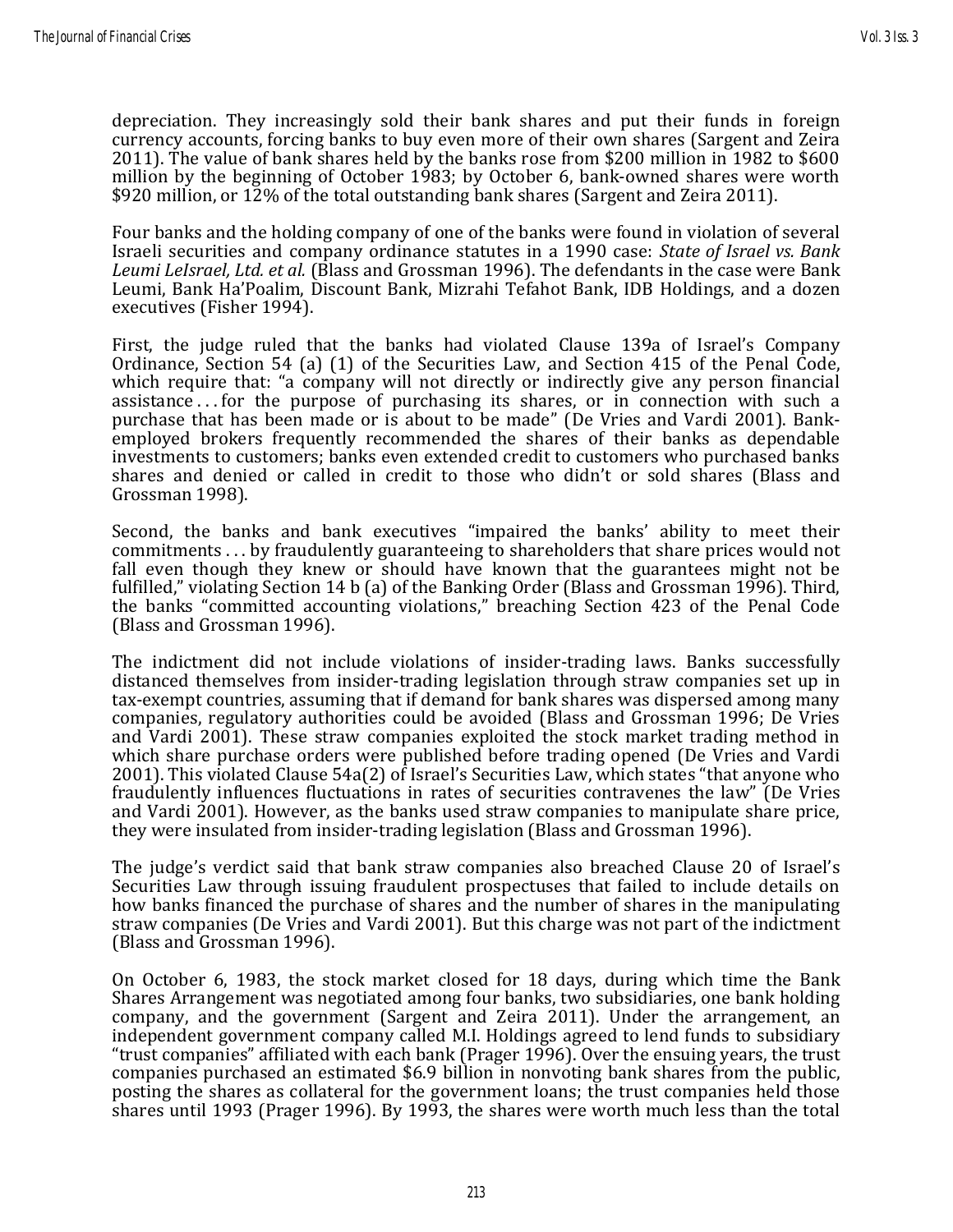value of the government loan used to purchase them, and the shares reverted to government ownership (Prager 1996).

While the government gained a substantial stake<sup>3</sup> in the nationalized banks, it left the management of the banks in the same hands as precrisis to maintain the independence of the nationalized banks from political interference (State Comptroller of Israel 1993).

### **Summary Evaluation**

The Bank Shares Arrangement cumulatively cost the government \$6.9 billion in 1991 dollars; the ex post net cost of the bailout was \$3.46 billion in 1983, or 14.4% of GDP (Sargent and Zeira 2011). As the government committed itself to the Bank Shares Arrangement, expected government debt increased by approximately 25% of GDP. Sargent and Zeira argue that this commitment had an immediate effect on inflation expectations, causing a sudden increase from an average of 120% annualized inflation between 1979 and 1982 to 400% in October 1983 (Sargent and Zeira 2011).

An exit strategy was not clearly stated in 1983 when the Bank Shares Arrangement was announced. However, by 1991, the government had begun discussing the sale of government-owned shares (State Comptroller of Israel 1993).

The first public offering was made on the Tel Aviv Stock Exchange in May 1993, when 21% of the shares of Bank Ha'Poalim were sold, raising \$307.4 million (Gurkov 2007). This first offering was oversubscribed at the maximum price, indicating the recovery of Israel's capital market from the 1983 crisis (Gurkov 2007). A few days later, the government executed the sale of 60% of the shares of Bank Igud (totaling \$85.5 million) to four domestic institutional investors (Gurkov 2007). As of 2009, the government had privatized all banks excluding Bank Leumi (OECD 2011).

In the aftermath of the 1983 banking crisis, the banking reform act of 1985 attempted to liberalize the banking sector to increase competition (Ofer 2004). However, as of 2017, the five-bank asset concentration was still 85% (World Bank n.d.).

<sup>3</sup> The government did not exercise voting rights attached to shares, though voting rights turned on at the time of sale (State Comptroller of Israel 1993).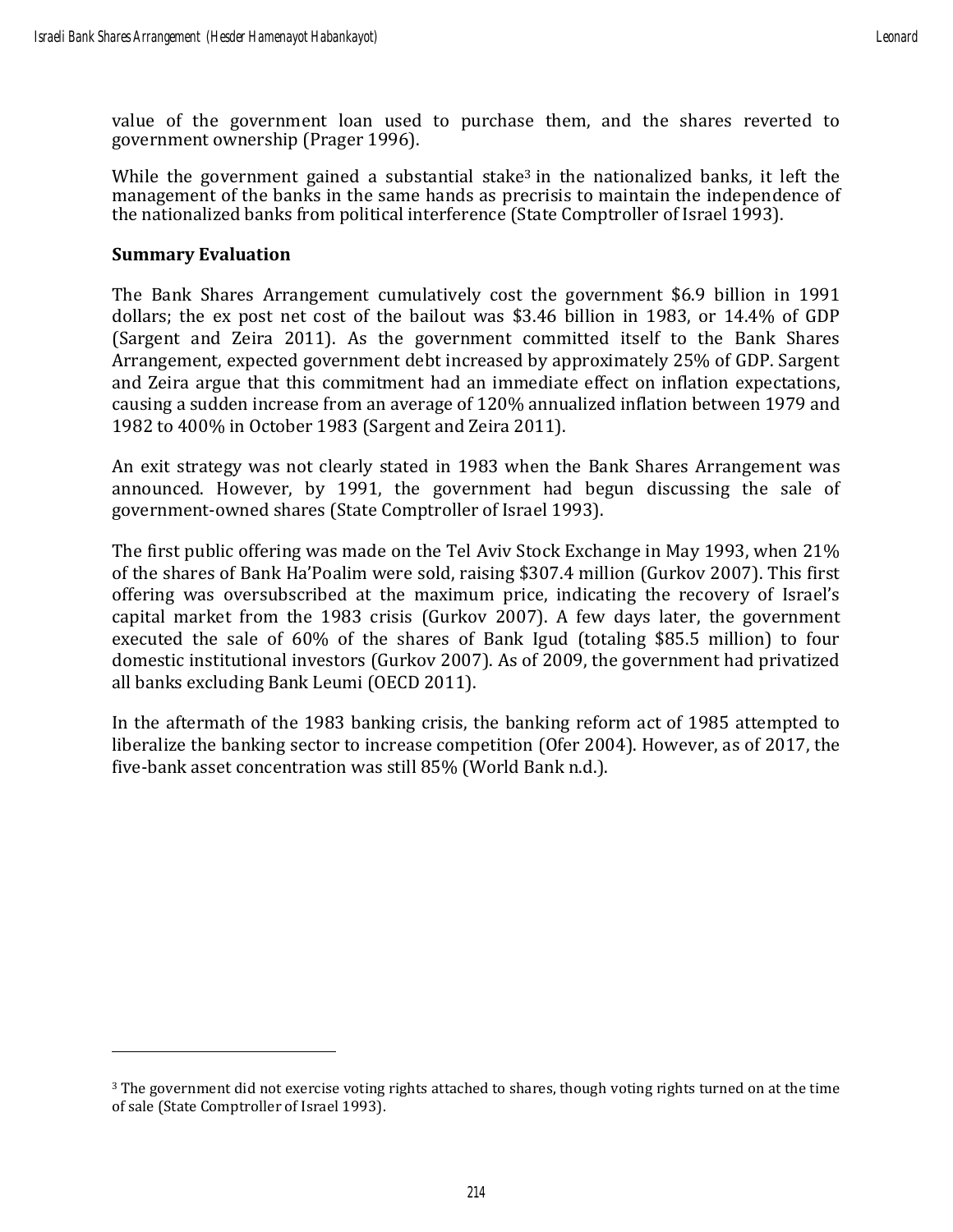| <b>Israel Context 1983-1984</b>                                                  |                                                    |  |  |  |  |  |
|----------------------------------------------------------------------------------|----------------------------------------------------|--|--|--|--|--|
| <b>GDP</b><br>(SAAR, nominal GDP in NIS converted to USD)                        | \$31.2 billion in 1983<br>\$29.26 billion in 1984  |  |  |  |  |  |
| GDP per capita<br>(SAAR, nominal GDP in NIS converted to USD)                    | \$7,601 in 1983<br>\$7,036 in 1984                 |  |  |  |  |  |
| Sovereign credit rating (five-year senior debt)                                  | Data not available                                 |  |  |  |  |  |
| Size of banking system                                                           | \$27.18 billion in 1983<br>\$25.91 billion in 1984 |  |  |  |  |  |
| Size of banking system as a percentage of GDP                                    | 87.11% in 1983<br>88.2% in 1984                    |  |  |  |  |  |
| Size of banking system as a percentage of financial<br>system                    | Data not available                                 |  |  |  |  |  |
| Five-bank concentration of banking system                                        | Data not available                                 |  |  |  |  |  |
| Foreign involvement in banking system                                            | Data not available                                 |  |  |  |  |  |
| Government ownership of banking system                                           | Data not available                                 |  |  |  |  |  |
| <b>Existence of deposit insurance</b>                                            | Data not available                                 |  |  |  |  |  |
| Sources: Bloomberg; World Bank Global Financial Development Database; World Bank |                                                    |  |  |  |  |  |

*Deposit Insurance Dataset; Cerruti and Neyens 2016; La Porta et al. 2002; theglobaleconomy.com.*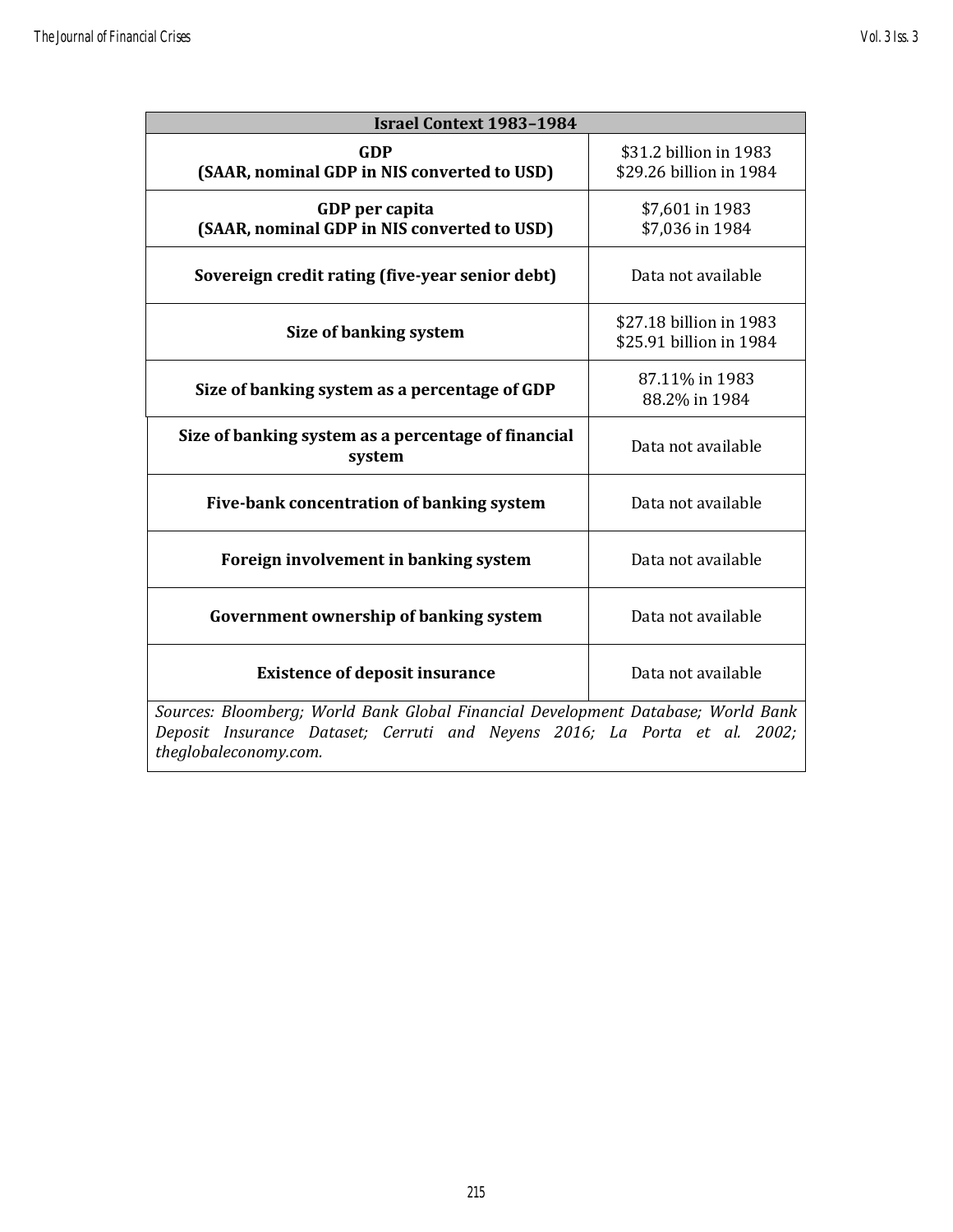# **Key Design Decisions**

# **1. Part of a Package: The Bank Shares Arrangement was negotiated during an 18 day stock market closure that began on October 6, 1983. The government also devalued the currency during the shutdown.**

The Bank Shares Arrangement was negotiated through the mediation of Member of the Knesset (MK) Avraham Shapira during an 18-day stock market closure that began on October 6, 1983 (Sargent and Zeira 2011). During the 18-day closure, the government devalued the shekel by 17% and expressed intentions to take a majority stake of the four banks and one related bank holding company that were accused of stock price manipulation (Blass and Grossman 1998). The stocks of these banks were delisted (OECD 2011).

# **2. Governance: The Bank Shares Arrangement was administered by the Board of Assets of M.I. Holdings, an independent government corporation.**

The Bank Shares Arrangement was executed by an independent government corporation, M.I. Holdings, and specifically M.I. Holdings' Board of Assets (Prager 1996; State Comptroller of Israel 1993). Subsidiaries within each of the nationalized banks, known as "trust companies" or "safe companies," were created to purchase eligible shares from the public (Prager 1996). These trust companies were funded by loans from M.I. Holdings, collateralized by the bank shares that the trust companies bought (Blass and Grossman 1998; Prager 1996). By 1993, M.I. Holdings had taken over all of the shares from the trust companies (Prager 1996).

M.I. Holdings Ltd. was created in 1969 for the purpose of managing "assets that were granted to the state . . . and that the state intends to" privatize (State Comptroller of Israel 1993). In November 1988, a former deputy finance minister became chairman of M.I. Holdings' Board of Assets and the executing of the Bank Shares Arrangement became the goal of the board (State Comptroller of Israel 1993). Initially, in November 1988, the board included two public representatives and four senior Treasury officials; in January 1989, three other public representatives were added to the board, bringing the total number of members to nine with five members being public representatives (State Comptroller of Israel 1993).

Oversight included two commissions. First, the Commission of Inquiry into the Regulation (manipulation) of Bank Shares, headed by retired Supreme Court Justice Moshe Bejski, released a report in 1986 detailing the bank share manipulation and the various legal violations that the banks committed (Blass and Grossman 1996). Second, the Ministry of Justice formed a commission headed by MK Meir Gabai to propose legislative and regulatory adjustments for the capital market (Ofer 2004).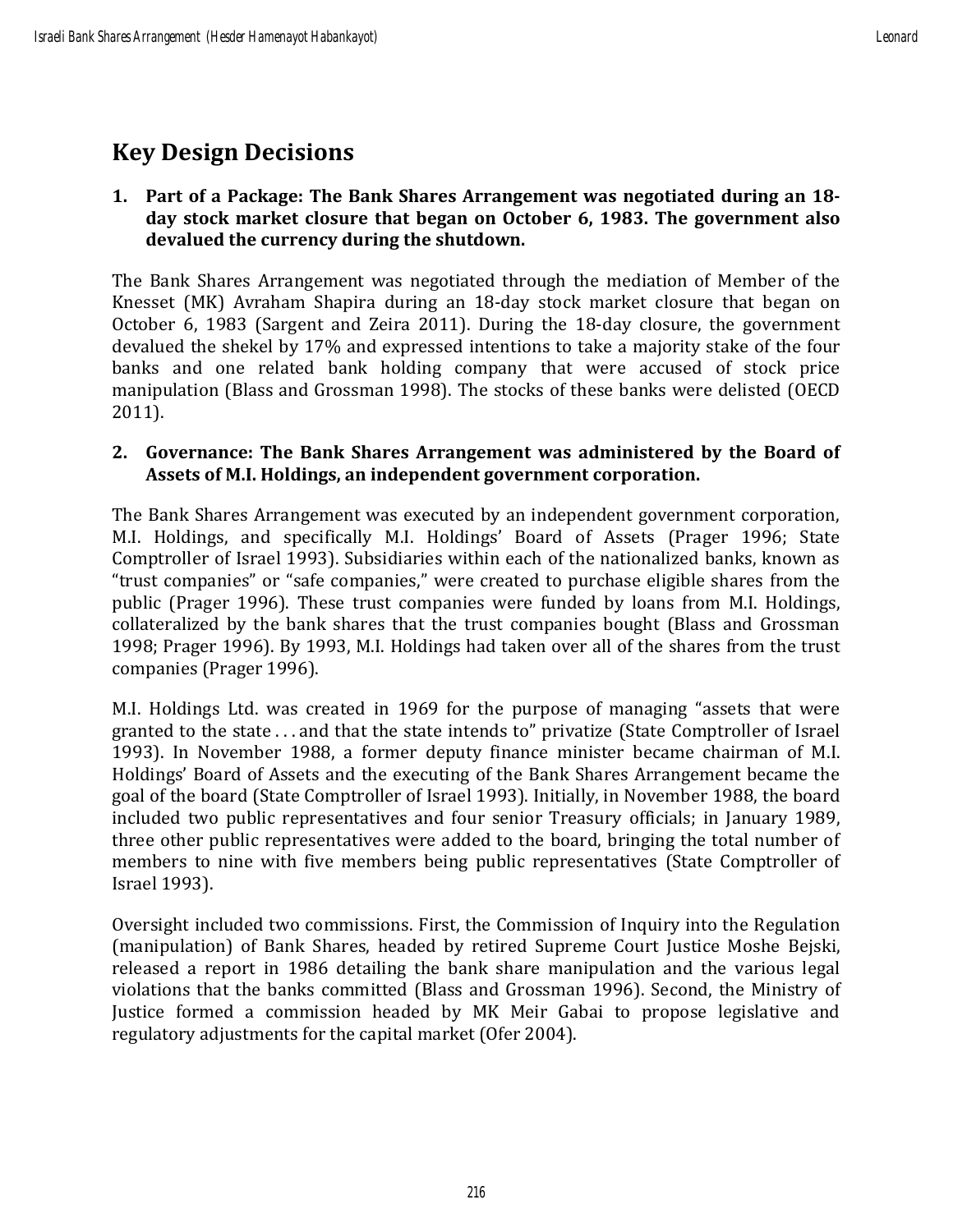# **3. Size of the Program: In total, the Bank Shares Arrangement involved the purchase of banks shares for \$6.9 billion between 1985 and 1991.**

The main component of the Bank Shares Arrangement was the purchase of the publicly held shares of four of the five largest banks: Bank Leumi, Bank Ha'Poalim, Israel Discount Bank (IDB), and Mizrahi Tefahot Bank (Sargent and Zeira 2011), plus two banks affiliated with the four and one of their holding companies. (One of the five largest banks, First International Bank of Israel [FIBI], did not engage in share manipulation and so avoided nationalization [OECD 2011].) The shares of the seven companies were delisted from the Tel Aviv Stock Exchange (TASE) from 1983 until 1993, when the privatization began (OECD 2011).

The government purchased the shares in waves: approximately NIS 1 billion in October 1985 from pensioners (senior citizens), NIS 5.6 billion in October 1988, NIS 0.85 billion in October 1989, and NIS 3.4 billion in October 1991 (Sargent and Zeira 2011) (see Figure 2). In 1983 US dollars, this represented an increased government obligation of \$5.44 billion, or 22.6% of 1983 Israeli GDP (Sargent and Zeira 2011). The total value of the shares of the banks included in the Bank Shares Arrangement totaled \$6.9 billion (Sargent and Zeira 2011). 4

<sup>4</sup> There are differing estimates of the total cost of the program. Prager 1996 estimates the government purchased \$9.2 billion in noncontrolling bank shares from the public, held in the trust companies until 1993 (Prager 1996).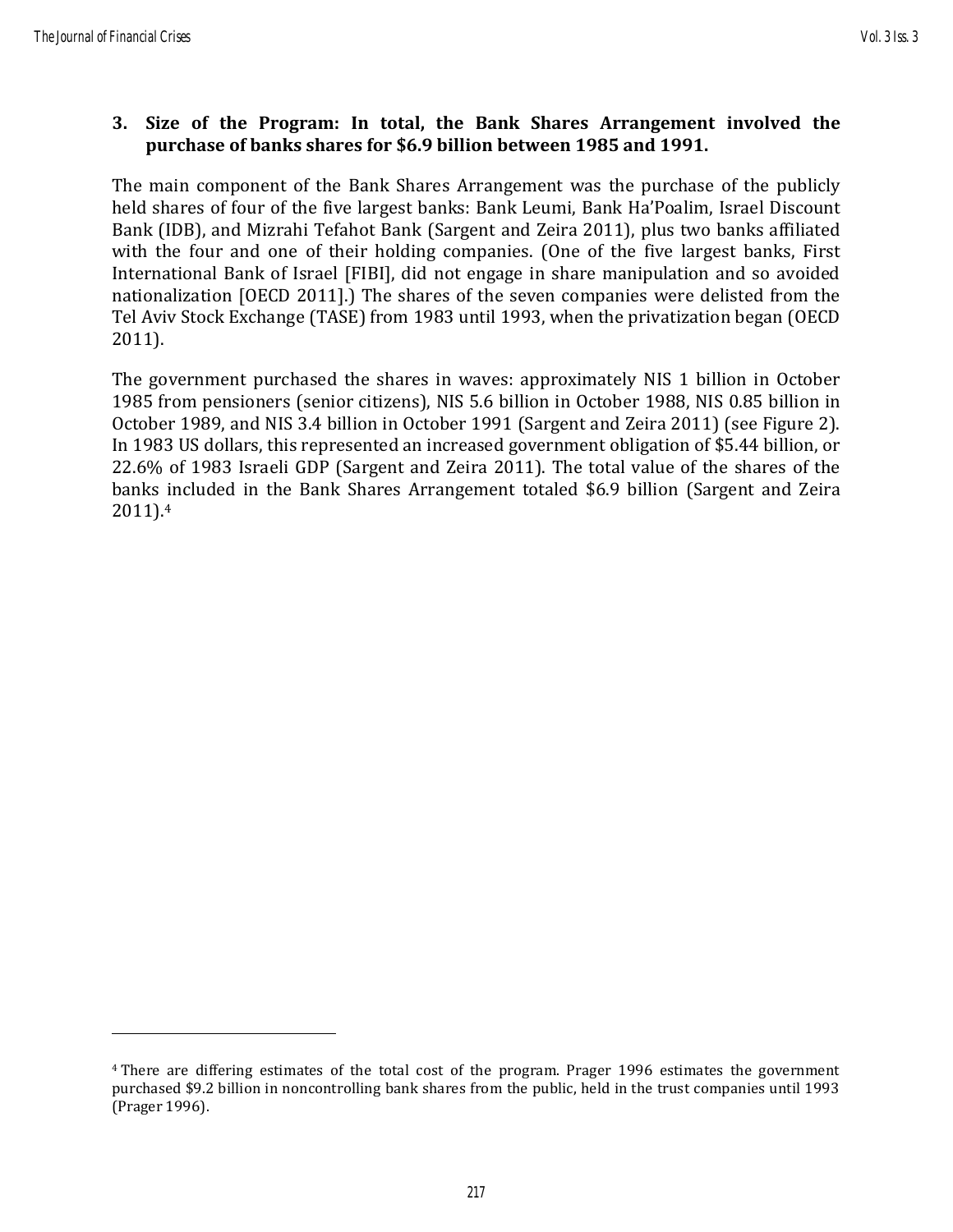

#### **Figure 2: Timing of Share Purchases from Shareholders (billions NIS)**

The government gained majority stakes in four of the five largest banks: Bank Ha'Poalim, Bank Leumi, Israel Discount Bank, and Mizrahi Tefahot Bank (OECD 2011).

# **4. Affected Institutions: Seven companies were nationalized under the Bank Shares Arrangement, constituting more than 90% of the banking sector.**

The companies that were nationalized under the Bank Shares Arrangement were the banks that participated in share price manipulation in the lead-up to the banking crisis of 1983 (Blass and Grossman 1998). The nationalized banking companies were: Bank Ha'Poalim, Bank Leumi, Discount Bank, Bank Mizrachi, Union Bank (Bank Igud, a subsidiary of Bank Leumi), General Bank (Bank Clali, a subsidiary of IDB), and IDB Holding Company (the holding company of Discount Bank) (Blass and Grossman 1996; State Comptroller of Israel 1993). A later study found strong evidence of share price manipulation by looking at the correlation between bank share returns and market returns; the "beta" risk premium for bank shares approached zero from 1977 to 1983 (Blass and Grossman 1998) (see Figure 3).

*Source: Sargent and Zeira 2011.*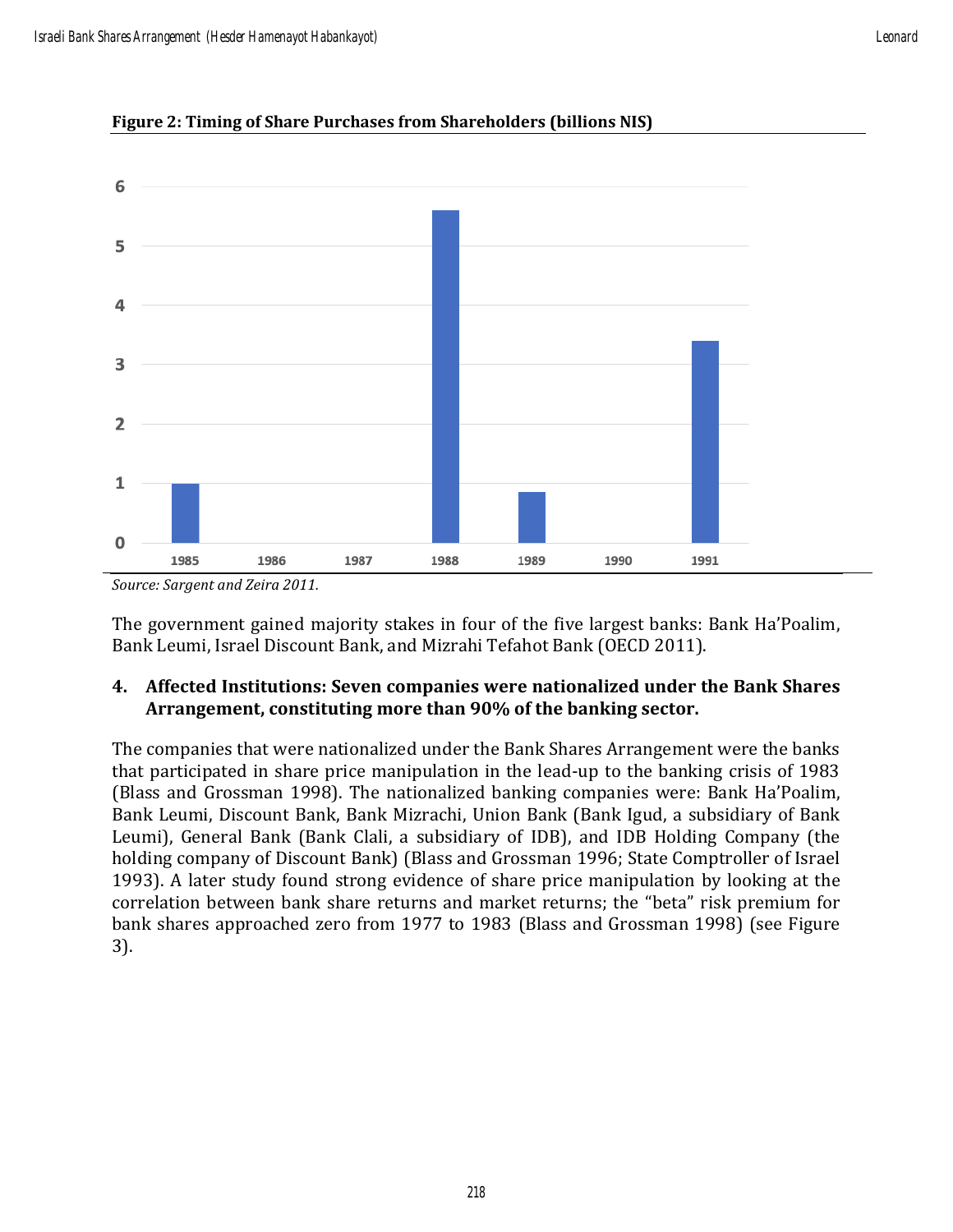#### **Figure 3: Evidence of Share Price Manipulation**





FIBI was the only large bank—5.4% of total banking sector assets in 1992—to not participate in share manipulation and the largest bank to avoid nationalization (Prager 1996). The nationalized banks represented more than 90% of total banking sector assets in 1983 (Prager 1996) (see Figure 4). Three of the largest banks were associated with nongovernmental institutions: Bank Leumi with the World Zionist Organization, which formed Israel's first Labor government; Bank Ha'Poalim with the financial subsidiary Hevrat Ha'Ovdim of Histadrut, the national labor federation; and Mizrahi Tefahot Bank with the National Religious Party (Ofer 2004).

*Source: Blass and Grossman 1998.*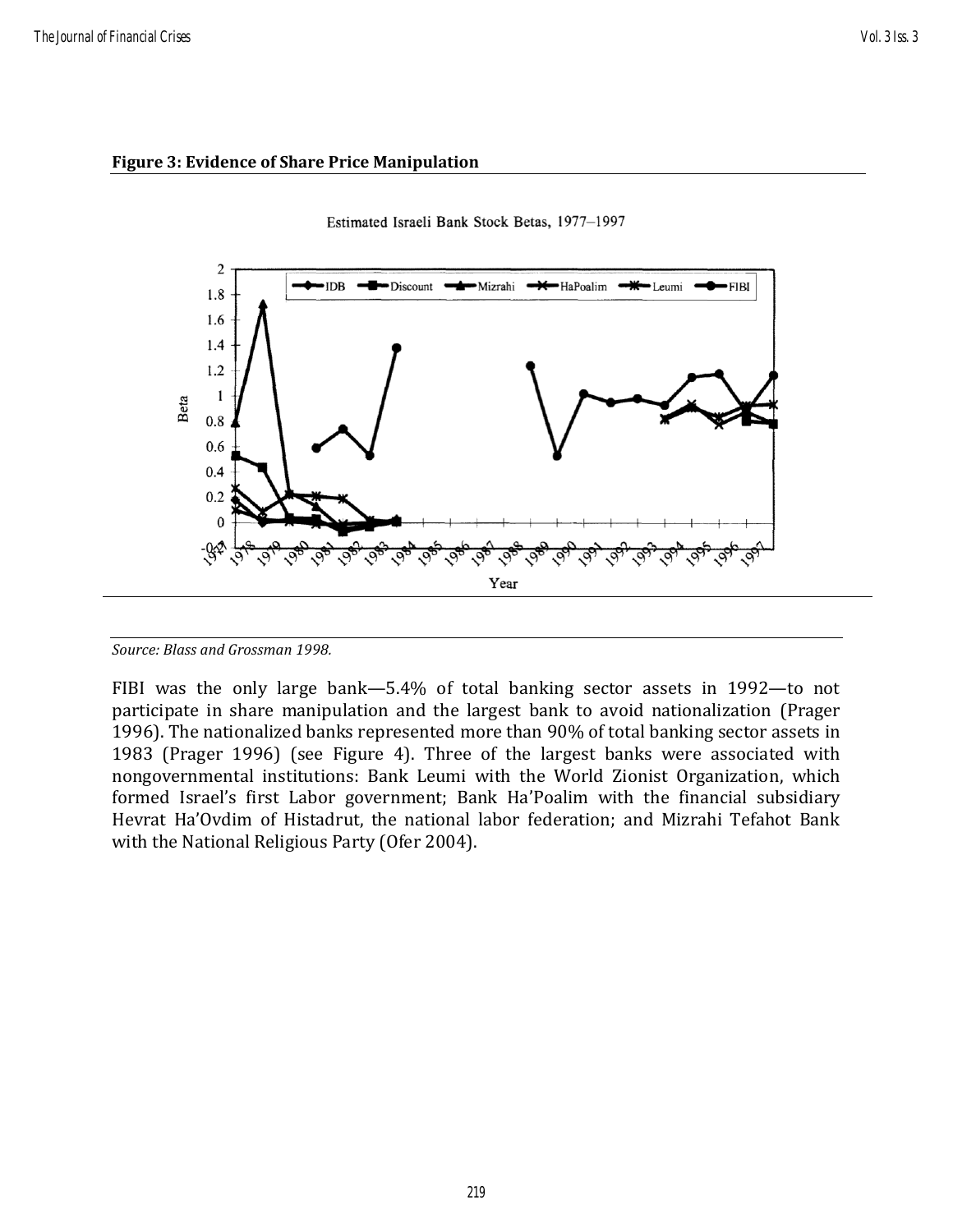## **Figure 4: Concentration in Banking Sector, 1964–1992**





*Source: Prager 1996.*

# **5. Funding Source: The Treasury paid for the shares by issuing bonds, some offered directly to former shareholders.**

At the beginning of the Arrangement, the government offered investors to exchange their shares for "locked savings schemes" of two, four, or six years.

When investors were ready to redeem their shares or locked savings schemes, the banks purchased them through subsidiaries called trust companies or safe companies. The government lent the trust companies the funds for those purchases, using the shares themselves as collateral.

The government funded much of the purchases by offering new savings schemes to shareholders. For example, in October 1985, NIS 984 million of "arrangement" bank shares that investors had converted into locked savings schemes were redeemed by senior citizens. The investors reinvested 42% of this amount in special, nontradable government bonds issued for this purpose (BOI 1985).

# **6. Transaction (Mechanics): The government lent funds to company subsidiaries to buy their own shares from the public but held the shares as collateral in case the companies couldn't pay back the loans.**

To execute the Bank Shares Arrangement, the government used an independent corporation, M.I. Holdings, to lend funds to trust companies (or safe companies), which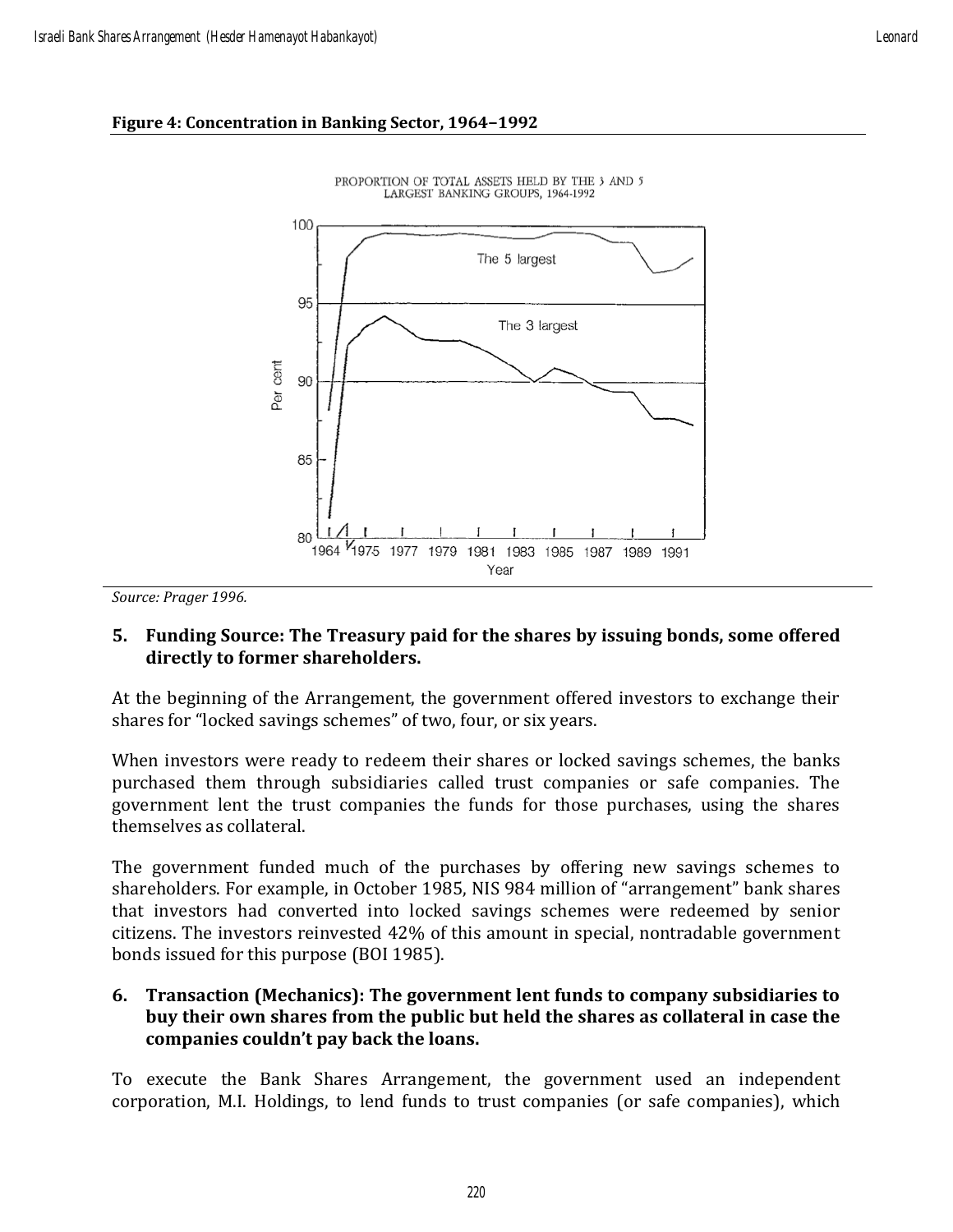were subsidiaries of the banks (Prager 1996). Between 1985 and 1991, these trust companies offered to purchase shares from investors ("stakeholders") who were ready to redeem them (exchange them for cash or new bonds) under terms set by the arrangement (Blass and Grossman 1998; Prager 1996).

The government did not immediately take ownership of redeemed shares; rather, shares were held in the trust companies until 1993 (State Comptroller of Israel 1993). If by 1993 the actual value of the shares was lower than the redemption price promised to shareholders, and the value of the shares would be insufficient to cover the loan repayment including accumulated interest, then the shares were to be transferred to the government (State Comptroller of Israel 1993). However, the government retained the right to direct the trust companies to sell the shares "in whole or in part, on conditions determined by the government . . . as partial repayment of the loan" (State Comptroller of Israel 1993).

# **7. Capital Characteristics: The government acquired shares from noncontrolling shareholders both with and without voting rights. The government did not exercise its voting rights.**

Only noncontrolling shareholders received the government bonds for their shares, and all bank executives, controlling shareholders, and stakeholders were disqualified from the arrangement (OECD 2011; Sargent and Zeira 2011; State Comptroller of Israel 1993). The government acquired shares with and without voting rights, though the majority of shares that the government purchased under the arrangement were nonvoting, which hurt the potential return on the government's eventual exit (State Comptroller of Israel 1993). The government did not exercise its voting rights, and the management of the banks stayed in the same hands as precrisis (State Comptroller of Israel 1993) (see Figure 5). Upon selling the shares, the government equalized voting rights by imposing a "one share, one vote" rule (Prager 1996).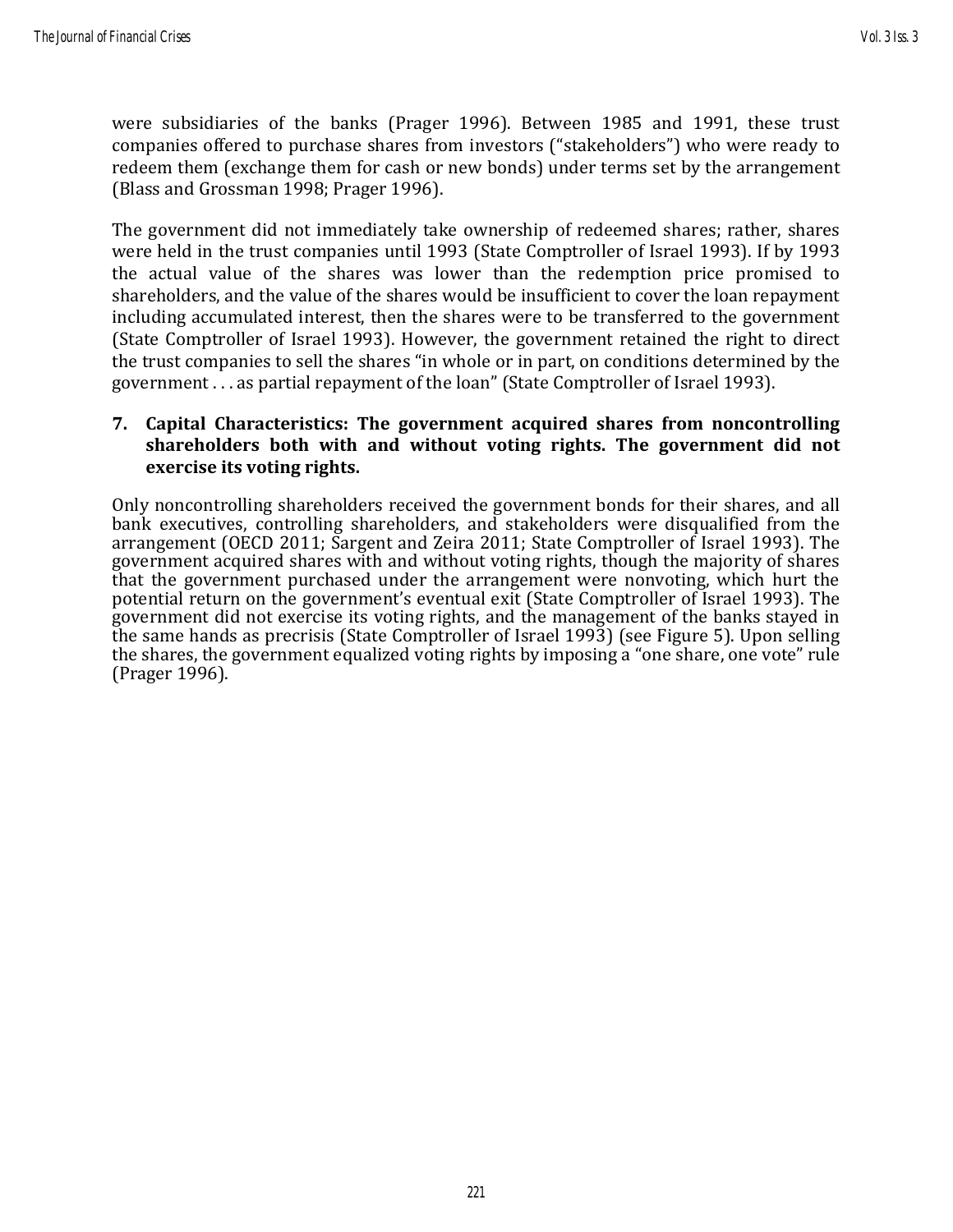|                                                                     | <b>Union Bank</b> |           | Mizrahi<br>Tefahot<br>Bank |           | <b>IDB</b> |           | Bank Leumi |           | Bank Ha'Poalim |           |
|---------------------------------------------------------------------|-------------------|-----------|----------------------------|-----------|------------|-----------|------------|-----------|----------------|-----------|
|                                                                     | Voting            | Nonvoting | Voting                     | Nonvoting | Voting     | Nonvoting | Voting     | Nonvoting | Voting         | Nonvoting |
| Shares<br>redeemed<br>public<br>by<br>through<br>trust<br>companies | 99.89             | 49.94     | 98.04                      | 24.51     | 93.85      | 73.15     | 99.97      | 49.98     | 58.00          | 14.50     |
| Stakeholder<br>shares                                               | 0.11              | 50.06     | 1.96                       | 75.49     | 6.15       | 26.85     | 0.03       | 50.02     | 24.00          | 85.50     |

**Figure 5: Shares Redeemed as of October 13, 1991**

*Source: State Comptroller of Israel 1993.*

**8. Existing Shareholders: Shareholders could sell their shares to the government and receive bonds in exchange. Face value of the bonds ranged between 85% and 117% of the preclosure dollar value of the shares.**

Shareholders were given two options. First, they could keep their shares as tradable with an option to sell them to the government-funded trust companies in October 1988 for bonds valued at their October 6, 1983, value indexed to the dollar, with an interest of a cumulative rate of 4% over the next five years (Sargent and Zeira 2011). Second, shareholders could keep their shares as nontradable with an option to sell them to the government in 1987 for bonds valued at their October 6, 1983, value indexed to the dollar with an interest rate of a cumulative 12% over the next four years (Sargent and Zeira 2011). Most of the public chose to keep their shares tradable for five years, indicating a public distrust of the government's ability to bail out the shares (Sargent and Zeira 2011). Face value of the bonds ranged between 85% and 117% of the pre-closure dollar value of the shares (Blass and Grossman 2001).

Shares declined in value 30% overnight when the Bank Shares Arrangement went into force (BOI 1984). Share value declined an additional 16% in the first few days after the TASE reopened (BOI 1984). Blass and Grossman suggest that of the gross damages from the crisis totaling \$10 billion, one-third represented a decline in shareholder wealth, and the remainder constituted a hit to the government and efficiency loss (Blass and Grossman 2001).

Only noncontrolling shareholders received the government bonds for their shares, and all bank executives, controlling shareholders, and stakeholders were disqualified from the arrangement (OECD 2011; Sargent and Zeira 2011; State Comptroller of Israel 1993). Pensioners were able to sell their shares after only two years (Sargent and Zeira 2011).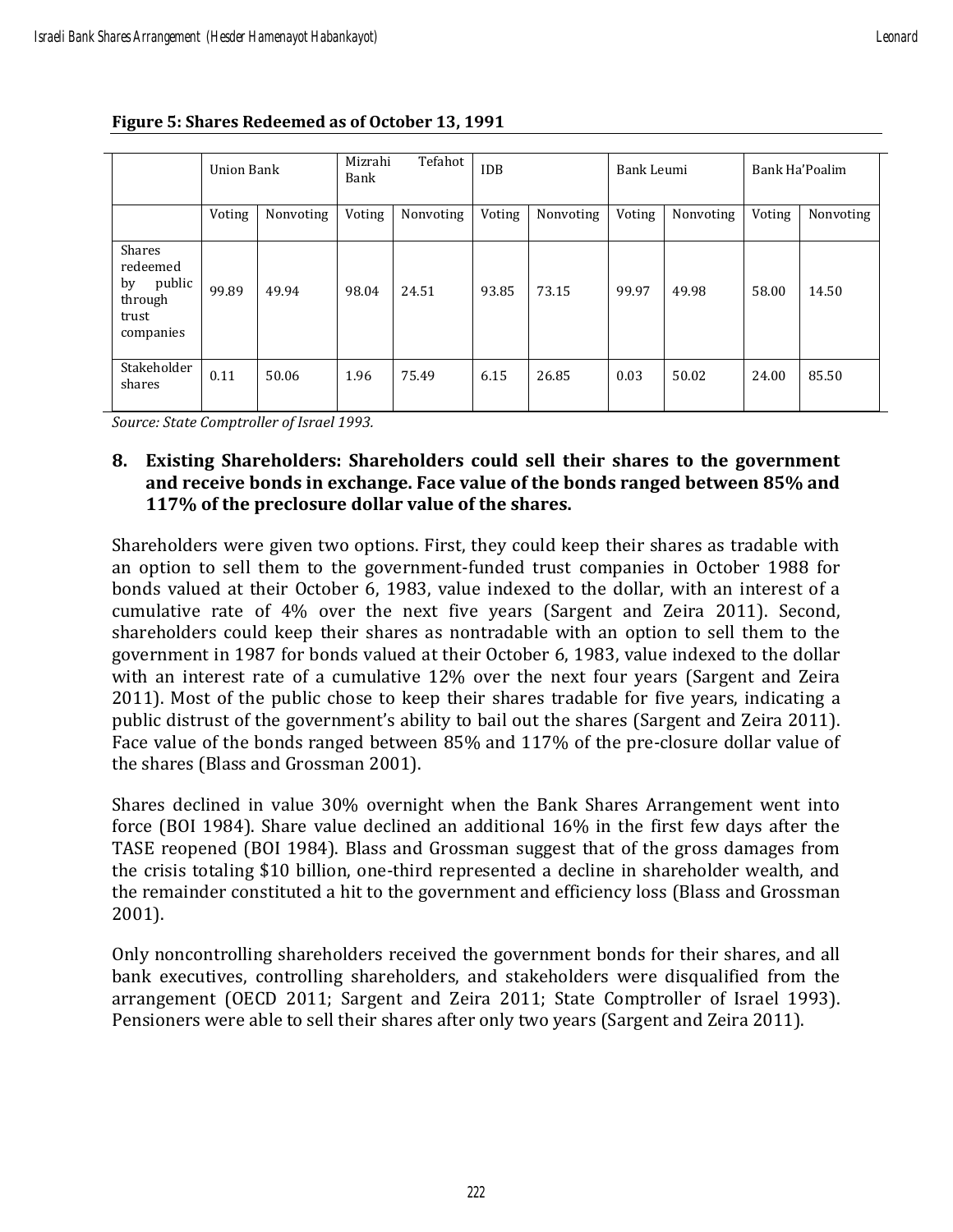# **9. The Bank Shares Arrangement did not include a debt restructuring plan.**

There was no debt restructuring plan as the Israeli banks were not insolvent; their balance sheets were healthy (Prager 1996).

# **10. Existing Management: Management of the banks remained the same after the Bank Shares Arrangement, with the exception of banking executives indicted in a 1990 court case.**

The Bank of Israel and the Ministry of Finance left the management of the banks in the same hands as precrisis, hoping to maintain the independence of the nationalized banks from political interference (State Comptroller of Israel 1993). In December 1991, the Ministry of Finance asserted: "Exercising control of banks would have resulted in deep and unwanted involvement, both in the management of banks and in all areas and industries in which banks have subsidiaries or related companies" (State Comptroller of Israel 1993).

However, some actors that directly contributed to the crisis were found guilty of violating securities and corporate ordinances (Fisher 1994). After the Bejski investigation into the bank share manipulation, a court case, *State of Israel vs. Bank Leumi LeIsrael, Ltd. et al.*, removed executives at the banks that engaged in share price manipulation and banned them from the Israeli banking system (Fisher 1994). The court case was opened in 1990 but settled in 1994 (Fisher 1994).

# **11. Timeframe: The government exited through a lengthy privatization process beginning in 1991. The government was concerned about the distribution of voting rights between government and controlling shares, which were eventually equalized.**

An exit strategy was not clearly stated in 1983 when the Bank Shares Arrangement was announced. However, by 1991, the Knesset had begun discussing the sale of governmentowned shares (State Comptroller of Israel 1993).

In preparing to sell the government-owned shares, the Ministry of Finance and Treasury were concerned to not set conditions "that would make it difficult for other potential buyers to compete for the acquisition of a controlling core in the bank," thereby prioritizing the precrisis shareholders (State Comptroller of Israel 1993). They were also concerned about the distribution of voting rights: the majority of shares that the government purchased under the arrangement were nonvoting, which hurt the potential return on the government's eventual exit (State Comptroller of Israel 1993). The government did eventually sell control of the banks, at which point voting rights of the government-owned shares turned on (State Comptroller of Israel 1993).

Between 1988 and 1990, the minister of finance and the Bank of Israel engaged in talks with the controlling shareholders of the nationalized banks to "equalize voting rights" by "eliminating the inferiority of the rights of the large majority of the shares which the Government [purchased] . . . as opposed to those of the special shares of the controlling shareholders" (State Comptroller of Israel 1993). Initially, the government attempted to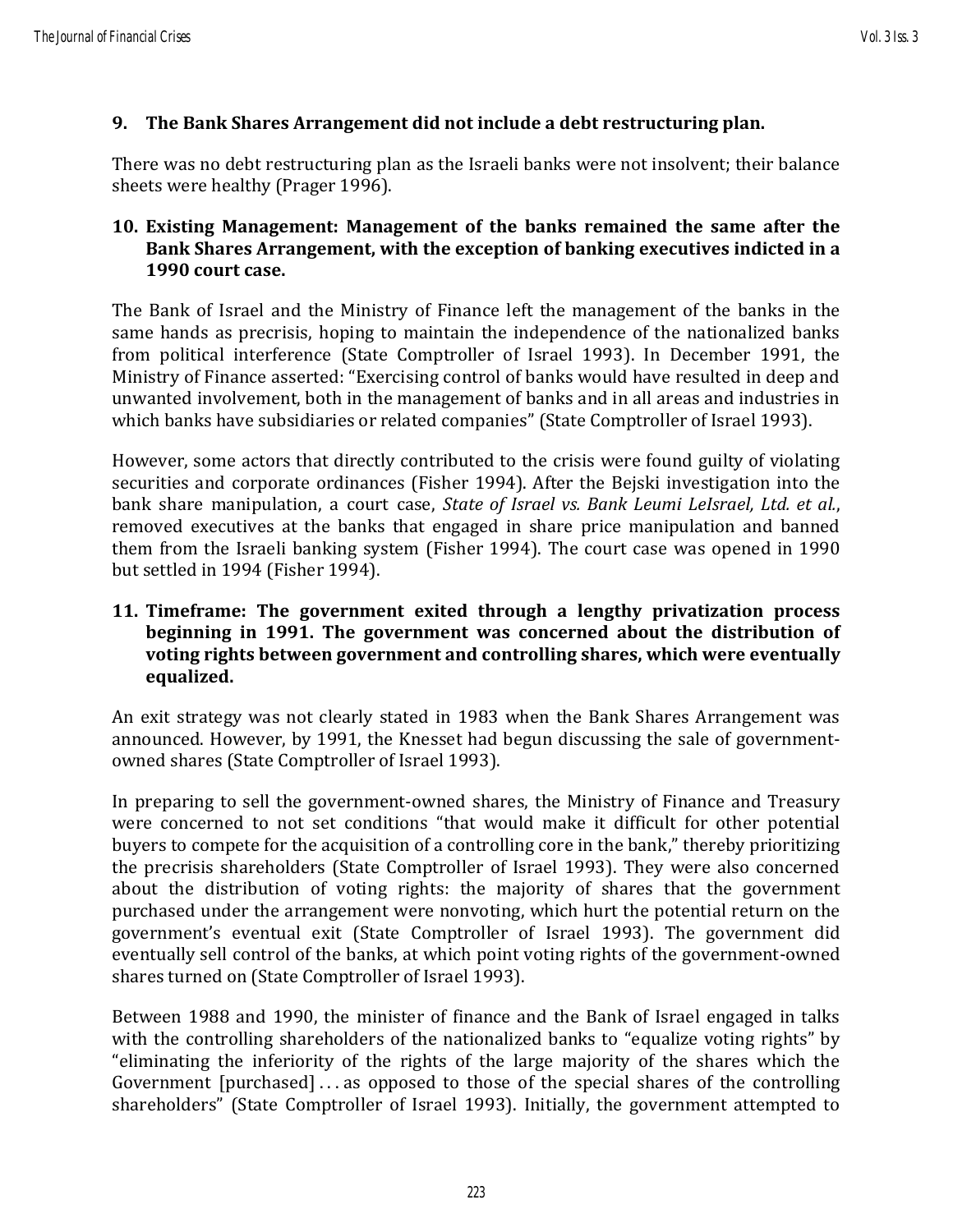enter into voluntary agreements with the controlling shareholders to equalize voting rights (State Comptroller of Israel 1993). By January 1990, the government placed a bill on the Knesset table to equalize voting rights (State Comptroller of Israel 1993). The Bank of Israel continued to favor a voluntary arrangement and offered an incentive: controlling shareholders would be given 2%–3% of the shares owned by the government in return for voting right equalization (State Comptroller of Israel 1993).

Eventually, voting rights were equalized: Discount Bank and Mizrahi Tefahot Bank in May and September 1990, respectively; and Bank Ha'Poalim, Bank Leumi, and Bank Igud in the last quarter of 1991 (State Comptroller of Israel 1993). Equalization took the form of "one share, one vote" (Prager 1996). In August 1992, the Board of Assets sold IDB shares back to the precrisis controlling entity—the Recanati family (Gurkov 2007; State Comptroller of Israel 1993). 5

In 1993, the Bank Shares Arrangement Temporary Provisions Law established a framework for privatizing the banks: the government appointed a five-member Public Committee, which in turn appointed five-member Committee for Bank Stocks for each nationalized bank to facilitate the sale of government shares (Prager 1996). This structure was intended to keep the sale of bank shares independent and nonpolitical (Prager 1996).

The first public offering was made on the TASE in May 1993, when 21% of the shares of Bank Ha'Poalim were sold, at a total cost of \$307.4 million (Gurkov 2007). This first offering was oversubscribed at the maximum price, indicating the recovery of Israel's capital market from the 1983 crisis (Gurkov 2007). A few days later, the government executed the sale of 60% of the shares of Bank Igud (totaling \$85.5 million) to four domestic institutional investors (Gurkov 2007). As of 2009, the government the government had privatized all banks excluding Bank Leumi (OECD 2011) (see Figure 6).

<sup>5</sup> The sale back to the Recanati family was conditioned on the separation of IDB Holdings from Israel Discount Bank, given the criminal indictment of Rafael Recanati, a principal of IDB Holdings (Prager 1996).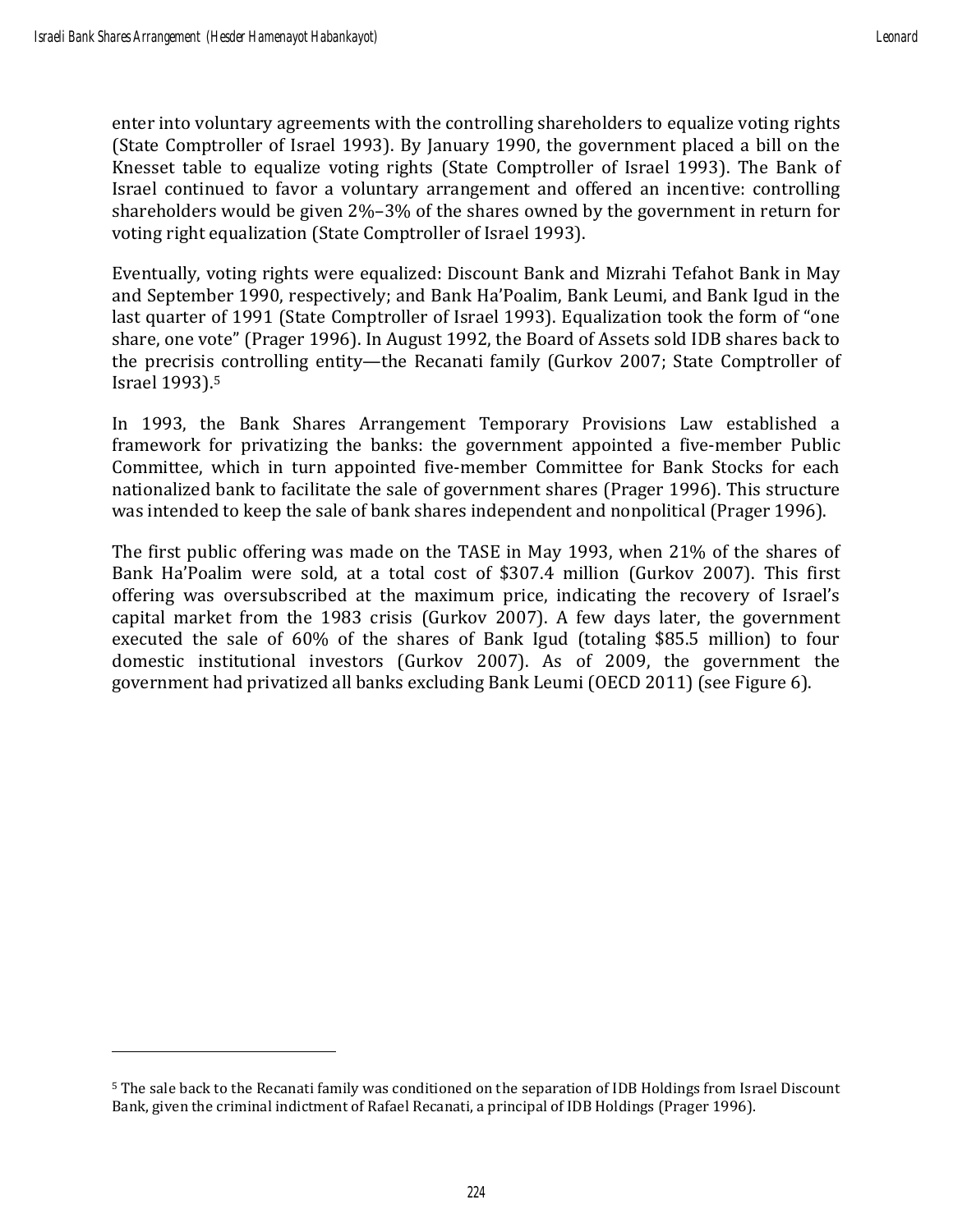| Dates of Privatisation                 | Dates of<br>relisting | December<br>1992 | June 2009 |                        |        |
|----------------------------------------|-----------------------|------------------|-----------|------------------------|--------|
|                                        |                       | Government       | Govt      | Significant<br>Holders | Public |
| 10/97<br>Bank Hapoalim                 | 06/93                 | 99.9             |           | 25.74                  | 74.26  |
| Bank Leumi<br>In the process           | 09/93                 | 95.0             | 11.46     | 9.59                   | 78.95  |
| 01/2005<br><b>Israel Discount Bank</b> | 03/96                 | 87.0             | 25.0      | 26.0                   | 49.0   |
| Mizrahi Tefahot Bank<br>10/94          | 06/98                 | 97.0             |           | 45.66                  | 54.34  |
| <b>First International Bank</b>        | 01/93                 |                  |           | 80.86                  | 19.14  |

#### **Figure 6: Privatization of Banks as of 2009**

*Source: OECD 2011.*

In 2010, the government sold its remaining stake in IDB and 5% of the outstanding securities of Bank Leumi (US SEC 2018, D-9). As of 2017, the government held approximately 5.83% of Bank Leumi (US SEC 2018, D-9).

# **12. Amendments to Relevant Regulation: Throughout the Bank Shares Arrangement, the government changed the definition of "stakeholder" to allow further redemption of shares by groups previously excluded.**

The definition for "stakeholders" was established based on the 1968 Israeli Securities Law but occasionally changed to accommodate economic entities that "held bank shares as part of their policies or as a long-term investment, and who were not" involved in share price manipulation (State Comptroller of Israel 1993).

Over the course of the Bank Shares Arrangement, the government changed the definition of "stakeholder" to allow further redemption of shares by groups previously excluded (State Comptroller of Israel 1993). For example, Discount Bank shares totaling \$52.3 million, which before the crisis Discount Bank intended to issue to other banks, were declared eligible for redemption under the arrangement as public shares (State Comptroller of Israel 1993). In July 1987, the Bank of Israel agreed on a recommendation of the minister of finance that Hevrat Ha'Ovdim (The Worker's Company) be allowed to redeem shares of Bank Ha'Poalim as nostro shares, for an amount not exceeding \$15 million (State Comptroller of Israel 1993).

# **References and Key Program Documents**

# **Media Stories**

(Fisher 1994) Fisher, Allyn. 1994. "Israel Convicts Banks, 9 Bankers for Stock Market Crash of 1983." *Journal of Commerce Online*, February 16, 1994. *News story describing court case over share price manipulation.*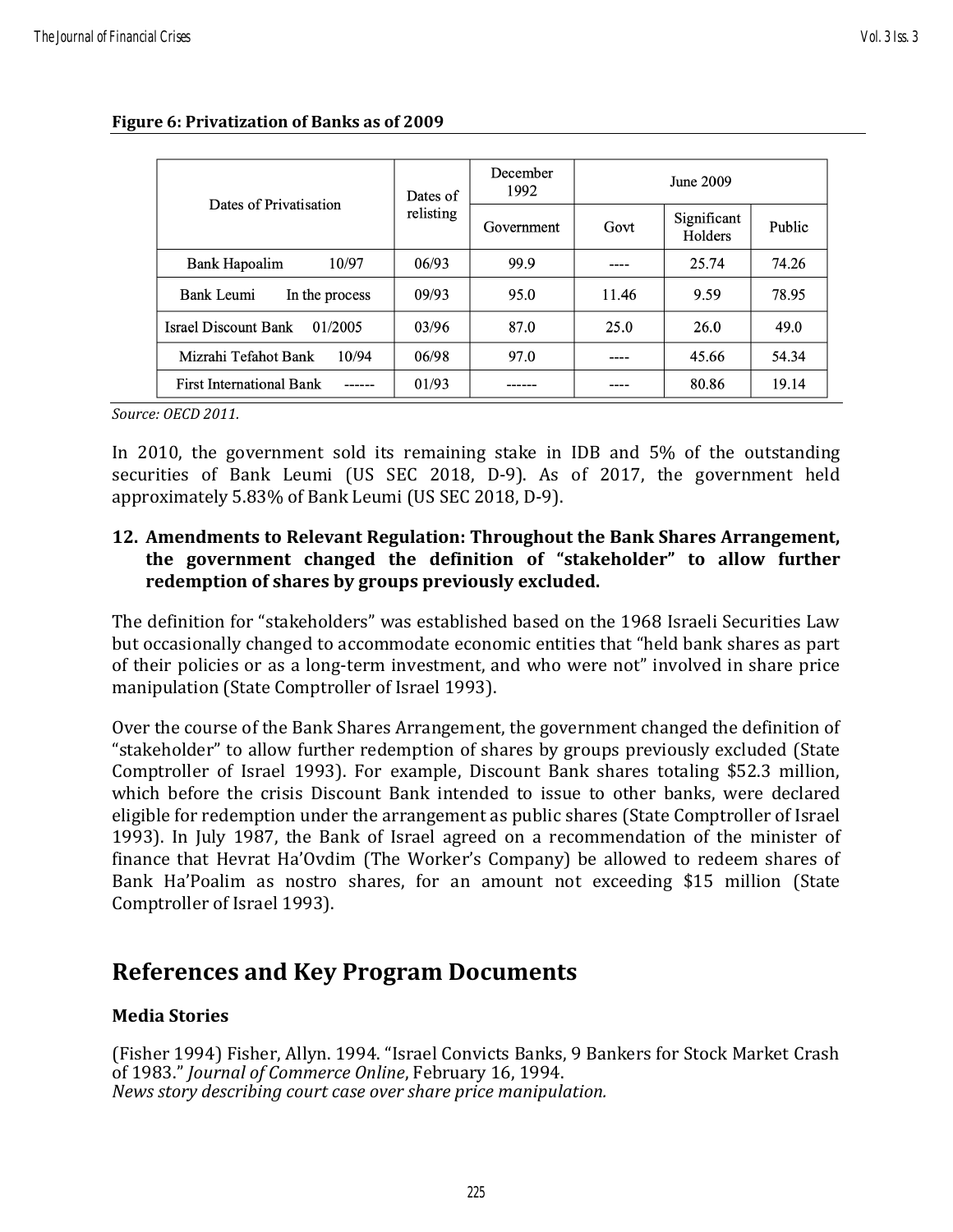https://ypfs.som.yale.edu/library/israel-convicts-banks-9-bankers-stock-market-crash-1983.

## **Key Academic Papers**

(Blass and Grossman 1996) Blass, Asher A., and Richard S. Grossman. 1996. "A Harmful Guarantee? The 1983 Israel Bank Shares Crisis Revisited." Bank of Israel Working Paper No. 1996.03, May 1996.

*Academic paper quantifying bank share price manipulation.*

https://ypfs.som.yale.edu/library/harmful-guarantee-1983-israel-bank-shares-crisisrevisited.

(Blass and Grossman 1998) Blass, Asher A., and Richard S. Grossman. 1998. "Who Needs Glass-Steagall? Evidence from Israel's Bank Shares Crisis and the Great Depression." *Contemporary Economic Policy* 16, no. 2 (April): 185–96.

*Academic paper recommending Glass-Steagall regulations to prevent manipulation.* https://ypfs.som.yale.edu/library/who-needs-glass-steagall-evidence-israels-bank-sharescrisis-and-great-depression.

(Blass and Grossman 2001) Blass, Asher A., and Richard S. Grossman. 2001. "Assessing Damages: The 1983 Israeli Bank Shares Crisis." *Contemporary Economic Policy* 19, no. 1 (January): 49–58.

*Academic paper measuring cost of Bank Share Arrangement.* https://ypfs.som.yale.edu/library/assessing-damages-1983-israeli-bank-shares-crisis.

(Gurkov 2007) Gurkov, Igor. 2007. "Privatization in Israel: The Creation of a Mature Market Economy." *Annals of Public and Cooperative Economics* 65, no. 2 (March): 247–79. *Academic paper describing the process of privatization in Israel.*

https://ypfs.som.yale.edu/library/privatization-israel-creation-mature-market-economy.

(Ofer 2004) Ofer, Ehud. 2004. "Glass-Steagall: The American Nightmare That Became the Israeli Dream." *Fordham Journal of Corporate & Financial Law* 9, no. 2: 527–81. *Academic paper surveying the leadup to the 1995 securities law, including the Bank Share Arrangement.*

https://ypfs.som.yale.edu/library/glass-steagall-american-nightmare-became-israelidream.

(Prager 1996) Prager, Jonas. 1996. "Banking Privatisation in Israel, 1983-1994: A Case Study in Political Economy." *BNL Quarterly Review* 49, no. 197: 209–40.

*Academic paper describing the process of banking privatization after the Bank Share Arrangement.*

https://ypfs.som.yale.edu/library/banking-privatisation-israel-1983-1994-case-studypolitical-economy.

(Sargent and Zeira 2011) Sargent, Thomas J., and Joseph Zeira. 2011. "Israel 1983: A Bout of Unpleasant Monetarist Arithmetic." *Review of Economic Dynamics* 14, no. 3: 419–31. *Academic paper describing the effect of the Bank Share Arrangement on inflation.* https://ypfs.som.yale.edu/library/israel-1983-bout-unpleasant-monetarist-arithmetic.

(De Vries and Vardi 2001) De Vries, David, and Yoav Vardi. 2001. "The Bank‐shares Regulation Affair and Illegality in Israeli Society: A Theoretical Perspective of Unethical Managerial Behaviour." *Israel Affairs* 8, no. 1–2: 226–52.

*Academic paper looking at the Bank Shares Arrangement from the perspective of bank*